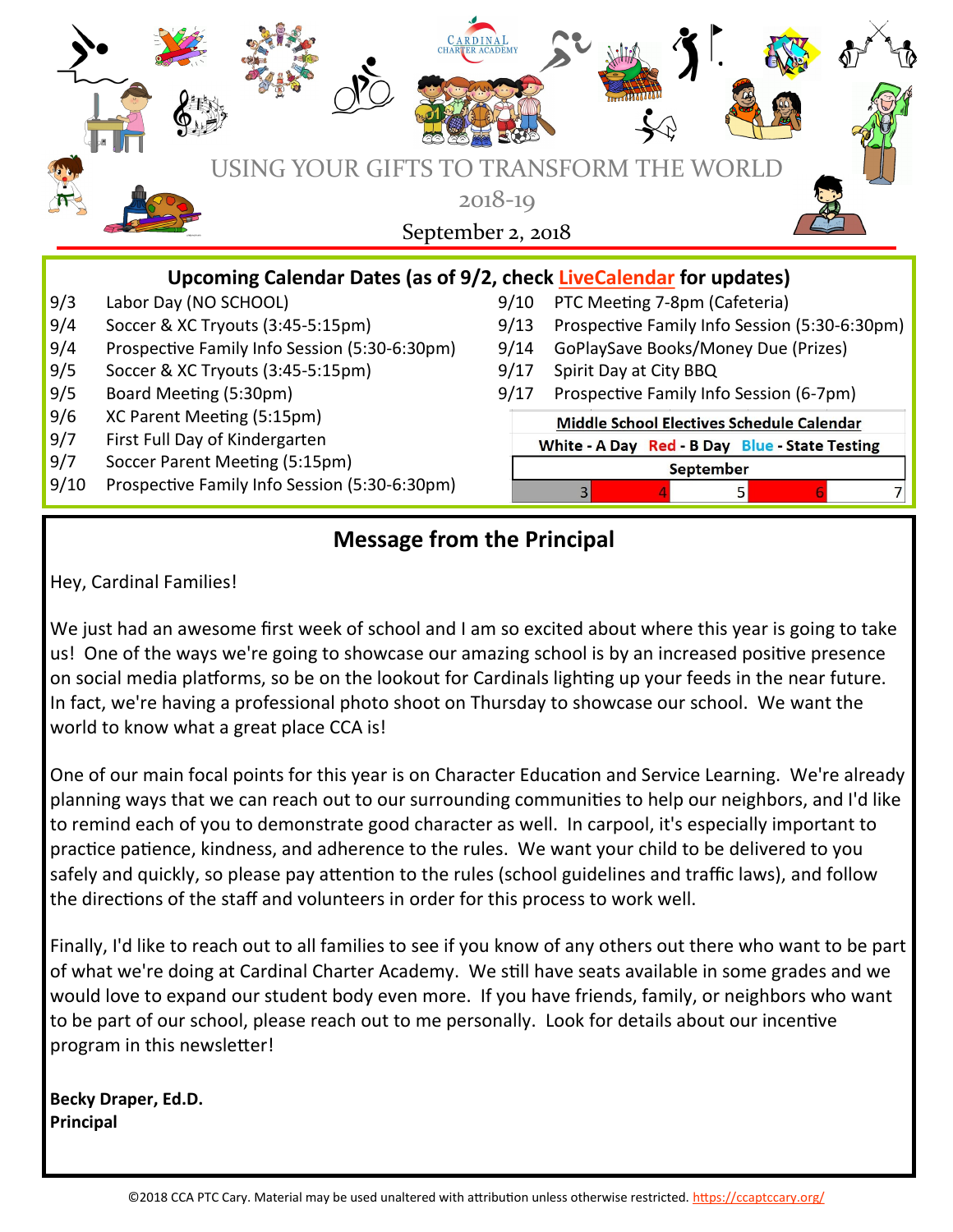

### **Enrollment**

The WCPSS's draft for 2019 school assignments have hit the news this past week, making a lot of parents upset about what the future might hold for their children.

<https://www.newsobserver.com/news/local/education/article217014345.html> [https://www.wral.com/cary](https://www.wral.com/cary-parents-unhappy-about-wcpss-reassignment-plan-that-could-move-students-across-town/17805548/)-parents-unhappy-about-wcpss-reassignment-plan-that-could-move-studentsacross-[town/17805548/](https://www.wral.com/cary-parents-unhappy-about-wcpss-reassignment-plan-that-could-move-students-across-town/17805548/)

Parents, if your student has friends who would like to enroll at Cardinal Charter Academy with them, please have their parents contact our enrollment manager, Ms. Chantavia Knight, at [cknight@cardinalcharter.org.](mailto:cknight@cardinalcharter.org) She'll be happy to get them started on the needed paperwork right away. Thank you!

### **New Enrollment and Referral Incentive Program:**

New students will receive a \$50 gift card to Educational Outfitters! New families need to tell [Chantavia Knight](mailto:cknight@cardinalcharter.org) that they were referred to CCA by you or your student, and then your family will receive a \$50 EO gift card per each new student enrolled!

# **Afternoon Carpool**

- 1. Do not pull up onto Grande Heights before 2:45pm.
- 2. Since no one will be pulling up onto Grande Heights before 2:45pm, it will be easy to not park on Grande Heights before 2:45pm.
- 3. Proceed up Grande Heights to the gate once your cellphone clock hits 2:45pm.
- 4. Do not park on the Staples side of Grande Heights, blocking traffic from exiting.
- 5. Do not cut in front of vehicles that are in line on Maynard. If you missed the end of the carpool line, keep moving forward, find somewhere to turn around, and get back in line from a different direction.
- 6. Do not park in the left turn lane from Maynard onto Grande Heights. If it's not 2:45pm yet, find somewhere else to park before getting in the carpool line. Customers trying to get to surrounding businesses cannot make it to appointments on time when parents are blocking all entry points.
- 7. Do not drive up on the curb.
- 8. Do not switch lanes.
- 9. Do not cut in front of vehicles that are in line for carpool.
- 10. F-pass is used for two reasons: multiple families/children, and as a way for students who need extra care to safely maneuver afternoon carpool. Parking spots closest to the F-pass door should be left for students who have major physical disabilities that make it impossible for them to easily get to their transportation.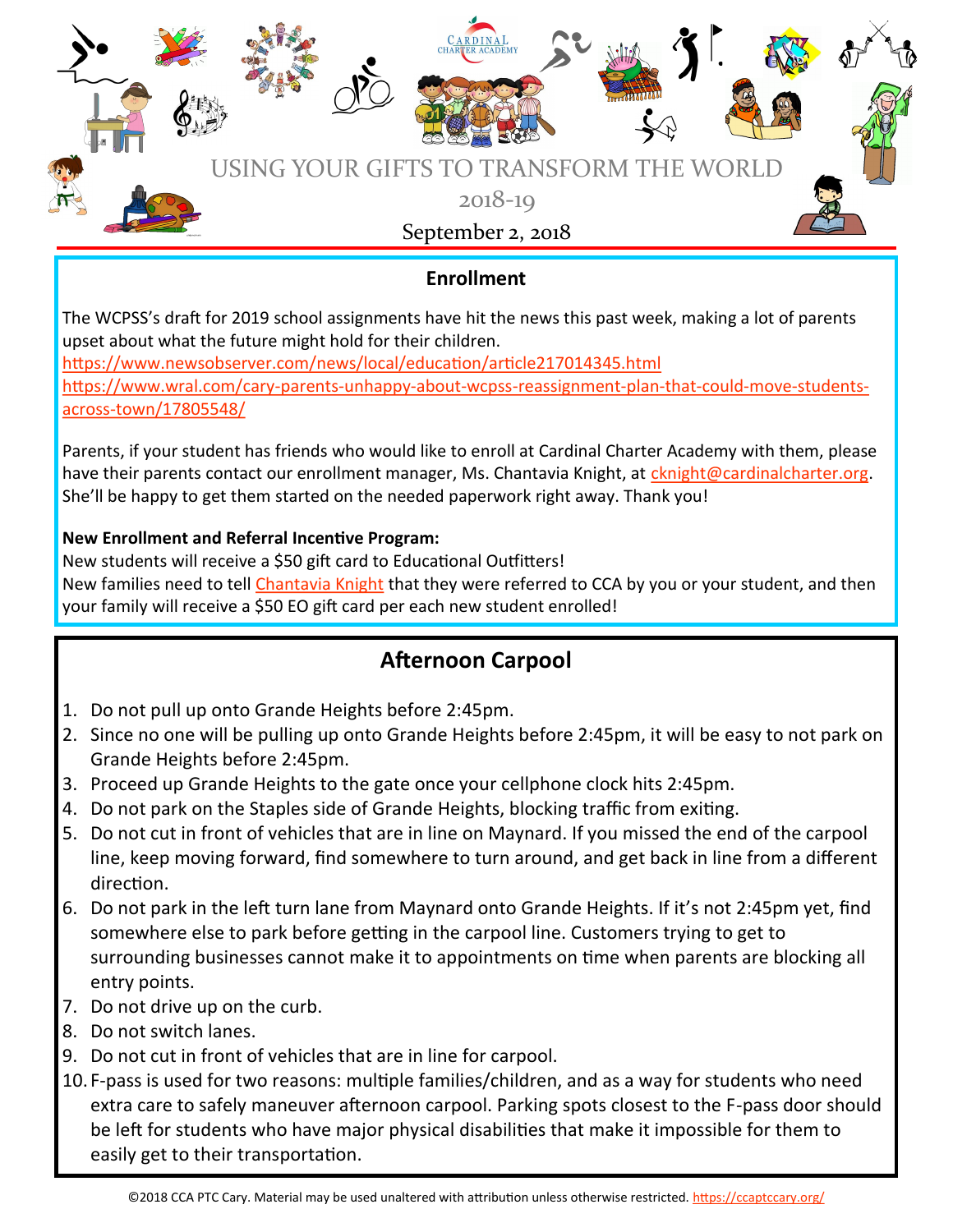

# **Character Education**

As educators, we are invested in guiding the youth of today so that they may become the leaders of tomorrow. While academic curriculum is important to us as a school, we also recognize the importance of social learning and character education. That is why this year we will be implementing a new set of standards to guide our students as they navigate the world.

Our school-wide character education curriculum will be developed and instructed by the school counselor and will be supported in the classroom by all teachers in all grades. Students will learn about a variety of topics, all of which will fall under ten character traits we wish for our students to demonstrate: self-control, respect, compassion, integrity, responsibility, tolerance, initiative, enthusiasm, determination, and courage.

Each month, we will showcase a new word for our students, modeling for them and teaching them to have self-efficacy and to interact with their environment in a positive way. September  $1<sup>st</sup>$  will mark the beginning of "Self-Control September," in which students will learn about staying in their "personal bubbles", the difference between reporting and tattling, the importance of following school rules, setting "SMART" goals for themselves to follow, and thinking before saying or posting negative content on social media.

Within the classroom, students will be given lessons by the counselor, while teachers will be encouraged to incorporate the word-of-the-month both in their morning meetings and in their daily lessons. We would also like to ask that parents check in with their students on a continual basis so that the lessons may be learned both in and out of school. Students that outwardly and consistently demonstrate self-control during the month of September will be recognized on a "Character Honor Roll" at the end of the month.

As the year goes on, we will send monthly updates about the status of our character education program and the progress that we've made. If you have any questions, please contact Ms. Penna.

Thank you! Happy September!

Ms. Sara Penna School Counselor [spenna@cardinalcharter.org](mailto:spenna@cardinalcharter.org) 919-653-5000 ext. 1152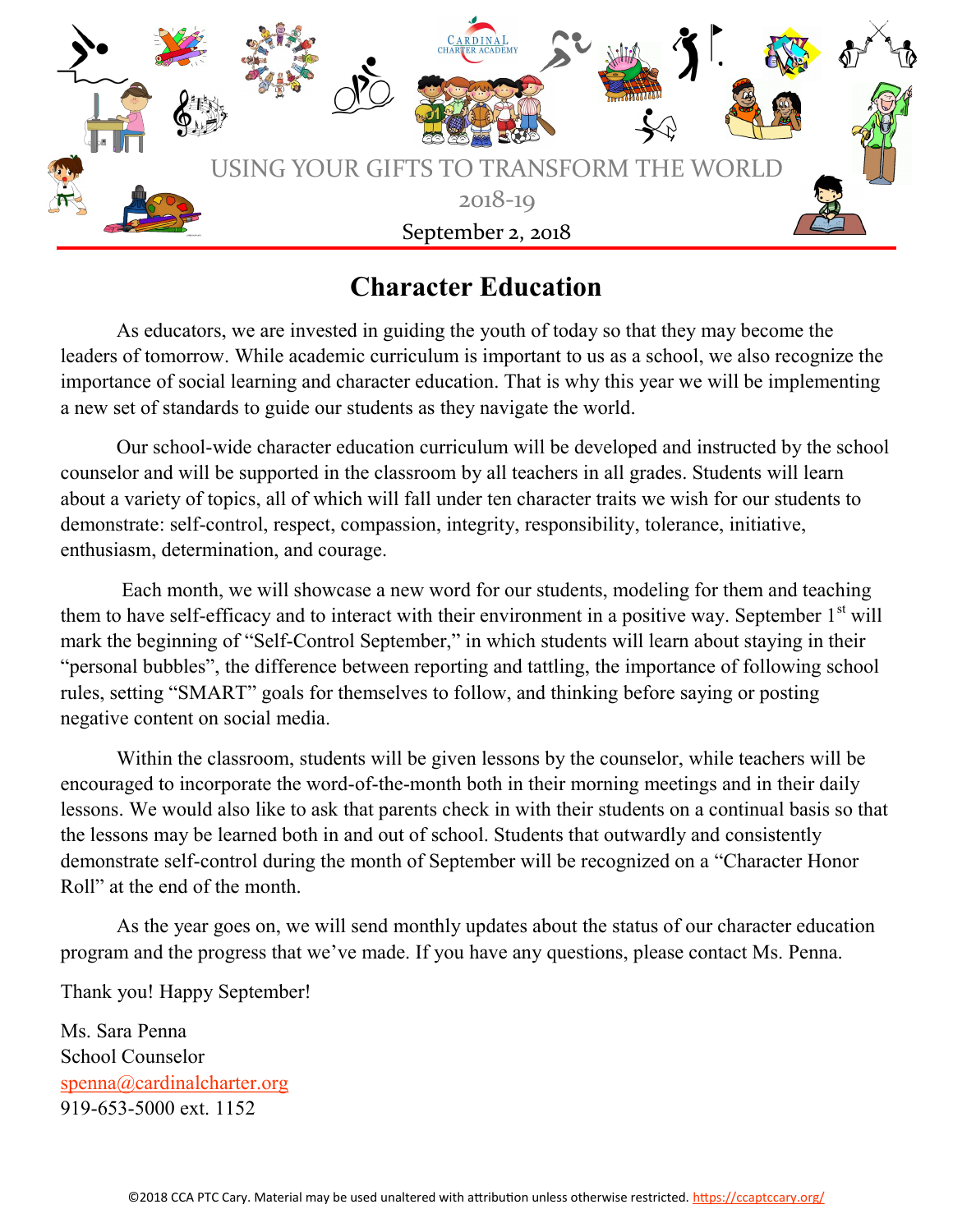

# **GoPlaySave**

**GoPlaySave** books have gone home for all students except Kindergarteners who will be receiving their books during their staggered entry day this coming week. The PTC knows that many schools in Wake county are selling these very valuable books, but our school is at an advantage, since we have many families coming from all over the Triangle.

We decided to participate in this fundraising event because many people love these books and use them often. Our school receives \$15 back from every book sold! We will use the funds raised to help reduce the student costs of some upcoming field trips.

Over this long weekend, can you simply have your student(s) ask a few neighbors if they would be interested in purchasing a book and supporting our school? Ask the neighbors who are empty-nesters or simply don't have kids. And one no longer needs to lug around a heavy book for the paper coupon. They can order the mobile version and have all the coupons at their fingertips. Here's the link: [www.goplaysavetriangle.com/](https://nam03.safelinks.protection.outlook.com/?url=http%3A%2F%2Fwww.goplaysavetriangle.com%2Fstore%2FCCA2019&data=02%7C01%7C%7C1ba77160de6e47b7fbbf08d60ee71784%7C84df9e7fe9f640afb435aaaaaaaaaaaa%7C1%7C0%7C636712783018704285&sdata=AkstyKa%2FroSKJ3i9pBinQNLcll) [store/CCA2019](https://nam03.safelinks.protection.outlook.com/?url=http%3A%2F%2Fwww.goplaysavetriangle.com%2Fstore%2FCCA2019&data=02%7C01%7C%7C1ba77160de6e47b7fbbf08d60ee71784%7C84df9e7fe9f640afb435aaaaaaaaaaaa%7C1%7C0%7C636712783018704285&sdata=AkstyKa%2FroSKJ3i9pBinQNLcll)

**GoPlaySave** coupons can be used at local and chain restaurants, retail stores, service providers, and for FUN activities with the family, a date night, or out with friends. There are hundreds of offers! Use a BOGO (Buy One Get One free) coupon for Carolina Ballet tickets or a coupon for car maintenance! Use a coupon for new shoes at Dick's or Omega Sports! Or use 3 BOGO dinner coupons! Each of these examples easily returns your \$30 purchase, and Cardinal earns \$15 from each book sale.

Your child earns a participation prize (star eraser) just by returning the envelope. Classrooms and homerooms with 100% participation (all envelopes returned) earn a reward. Return the envelope (and book if not purchasing or purchasing the mobile app) and please check a box! No purchase is necessary! Questions? Please email: [ccagoplaysave@gmail.com.](mailto:ccagoplaysave@gmail.com) 

Chapel Hill/Durham books available for \$25. Charlotte area books available for \$30. Triad books also available for \$25.

Remember: these make wonderful gifts for new families moving into your neighborhood or holiday gifts for friends and family. Happy Selling!

Follow this link to purchase and to forward to friends and family to help support our school: [www.goplaysavetriangle.com/store/CCA2019](https://nam03.safelinks.protection.outlook.com/?url=http%3A%2F%2Fwww.goplaysavetriangle.com%2Fstore%2FCCA2019&data=02%7C01%7C%7C1ba77160de6e47b7fbbf08d60ee71784%7C84df9e7fe9f640afb435aaaaaaaaaaaa%7C1%7C0%7C636712783018704285&sdata=AkstyKa%2FroSKJ3i9pBinQNLcll)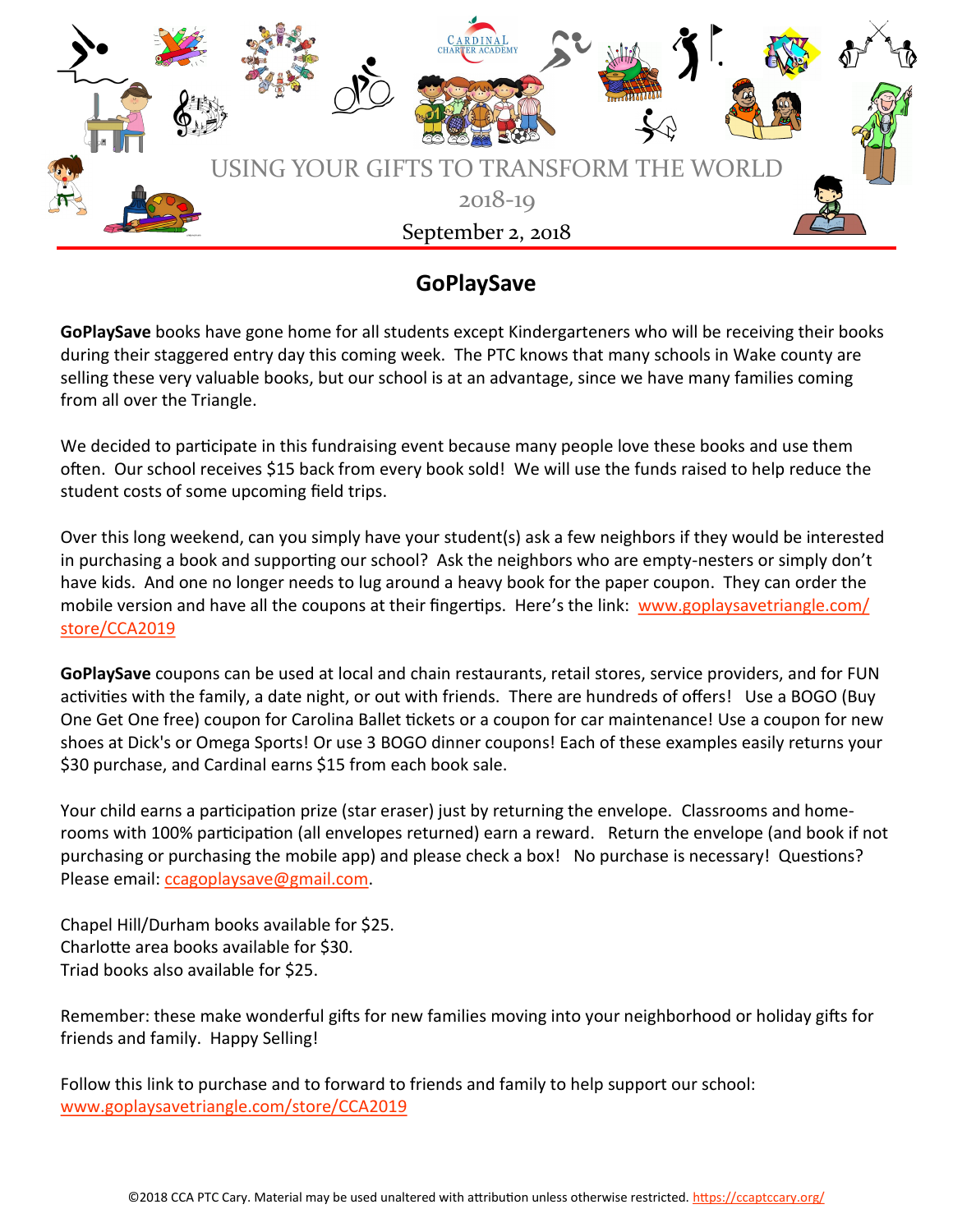| USING Y                                                                                                                                                                                                                                                                                                                         | CARDINA.<br><b>TRANSFORM THE WORLD</b><br>)UR GIFTS T                                                                                                                                                                       |                                                                                                                                                                                                                                                                                                                                                                                                                                                                                                                                                                                                          |  |
|---------------------------------------------------------------------------------------------------------------------------------------------------------------------------------------------------------------------------------------------------------------------------------------------------------------------------------|-----------------------------------------------------------------------------------------------------------------------------------------------------------------------------------------------------------------------------|----------------------------------------------------------------------------------------------------------------------------------------------------------------------------------------------------------------------------------------------------------------------------------------------------------------------------------------------------------------------------------------------------------------------------------------------------------------------------------------------------------------------------------------------------------------------------------------------------------|--|
|                                                                                                                                                                                                                                                                                                                                 | $2018 - 19$<br>September 2, 2018                                                                                                                                                                                            |                                                                                                                                                                                                                                                                                                                                                                                                                                                                                                                                                                                                          |  |
| <b>WHAT TO PACK FOR SNACK?</b><br><b>APPROVED SNACKS:</b><br>Fresh fruit<br>Pretzels<br>Goldfish<br>(grapes, apples, bananas)<br>Plain popcorn<br>Fresh veggies<br>Small plain crackers<br>(carrots, red peppers)<br><b>Seeds</b><br>Dried fruit<br>(sunflower, pumpkin)                                                        | pass with a number on it. Starting Monday,<br>September 10th, any student who does not have<br>you for helping us keep your kids safe.<br>(raisins, cherries, apricots)<br>https://goo.gl/forms/TLqAOUsDRQsdOT9Q2           | <b>WALKERS</b><br>Any student who will be walking home must fill out<br>the Google Form below. Students will then receive a<br>their pass will not be allowed to walk home. Thank                                                                                                                                                                                                                                                                                                                                                                                                                        |  |
| <b>SNACKS TO AVOID:</b><br>· No Fast-food<br>$\cdot$ No nuts<br>· No gum<br>· No nut butters (no Nutella)<br>. No foods with red dye<br>. No candy<br>· No cookies<br>. No snacks with "residue"<br>· No soda<br>(i.e. Chips, Doritos, etc)<br>SOME CLASSES MAY HAVE ADDITIONAL RESTRICTIONS                                    | -2019 school year, please fill out the Google Form<br>below. You will receive an email once your F tags<br>are ready. All F pass users from last year must<br>re-apply this year.<br>https://goo.gl/forms/RehzXCSteRvofdK52 | <b>F-PASS</b><br>If you would like to be an F-pass holder for the 2018                                                                                                                                                                                                                                                                                                                                                                                                                                                                                                                                   |  |
| <b>Parents of Kindergarteners</b><br>Coffee will be provided by the PTC for Kindergarten<br>parents after drop off during staggered entry week<br>(September 4th-6th). Feel free to stay in the<br>cafeteria for a little while to meet other kindergarten<br>families.<br>Also, be sure to take a picture of your student with |                                                                                                                                                                                                                             | <b>Texts From School</b><br>Cardinal Charter Academy uses the Remind text<br>system for immediate communication to parents/<br>guardians. Instructions on how to sign up to receive<br>school texts either via your phone's texting system<br>or via the Remind app can be found here.<br>This is the communication system the school will<br>use to notify parents of inclement weather closings<br>or emergencies (snow, hurricane, tornado, power<br>outage, etc.). You can receive notifications via text,<br>app notification, or both.<br>City BBQ - Monday, September 17th<br><b>BEST CATERER</b> |  |
| the Class of 2031 sign when entering the building!<br><b>VOLUNTEERS NEEDED</b><br>We are using a new SignUp website this year.<br>Training will be available for teachers, room parents,<br>and committee chairs from our volunteer<br>coordinator. Please contact Allison if you need help.                                    |                                                                                                                                                                                                                             |                                                                                                                                                                                                                                                                                                                                                                                                                                                                                                                                                                                                          |  |
| List of volunteer opportunities: http://signup.com/<br>go/ruggWOH?utm_source=group-badge-signups-<br>orange                                                                                                                                                                                                                     |                                                                                                                                                                                                                             | <b>BEST BARBEQUE</b><br><b>BEST EMPLOYER</b><br>City BARBEQUE                                                                                                                                                                                                                                                                                                                                                                                                                                                                                                                                            |  |

 $\overline{a}$ 

S

City BARBEQUE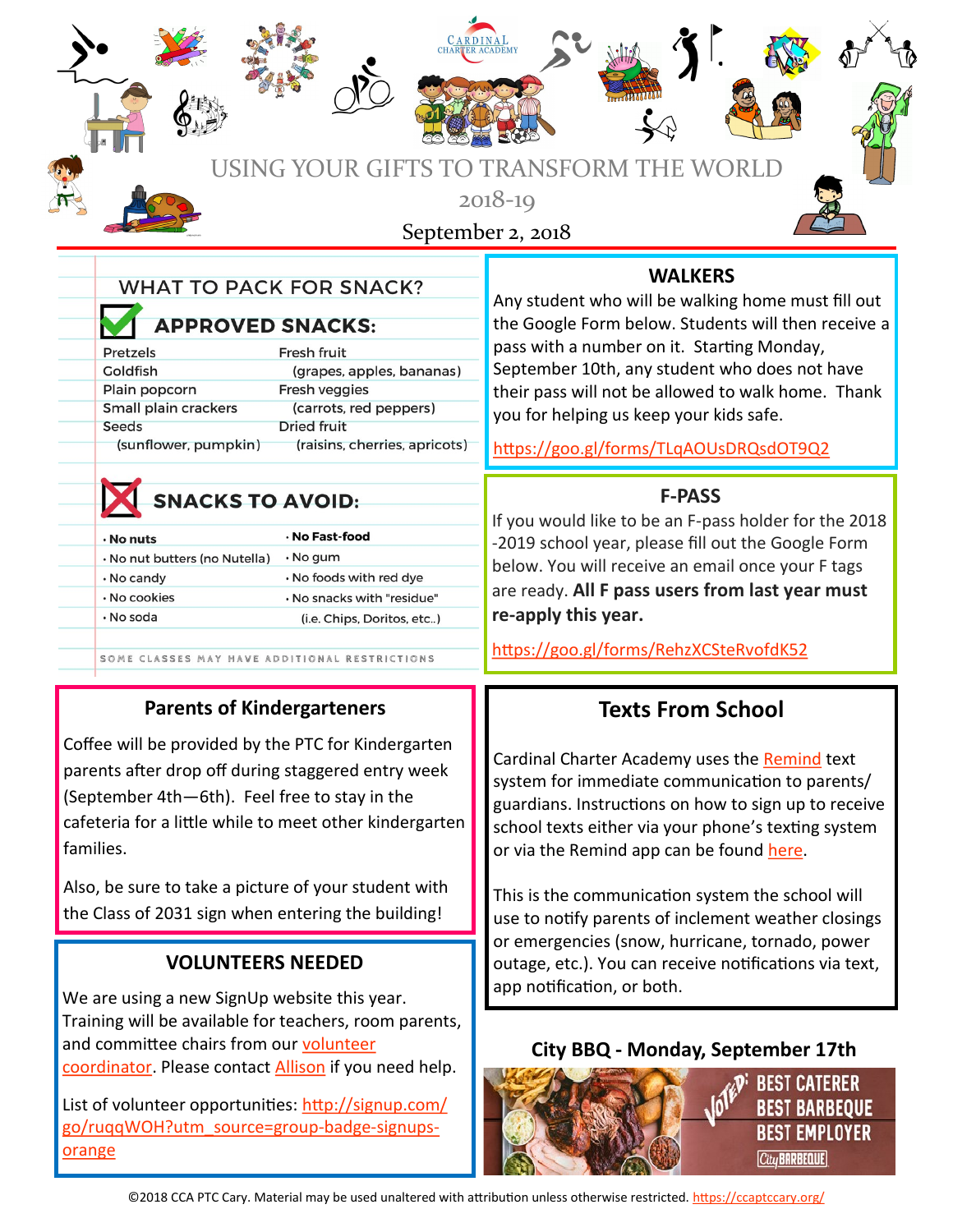

# **Cafeteria Information**

Welcome Back Parents and Students!!

We are so excited for a great year with our awesome new and returning Cardinals!!

Here are some important links and information for making lunchtime a fun and easy process...

# **E-Funds: Online Meal Payments**

\*Safe and secure way to add funds to your child's lunch account!!!!

Great news! We are now accepting online payments for breakfast and lunch through e-Funds for Schools. You must register with e-Funds first, but then you can make online payments anytime! Register for **e-Funds**: <https://payments.efundsforschools.com/v3/districts/55886/>

If you have questions about e-Funds for Schools or are having problems registering, please contact e-Funds directly by clicking on the Customer Service link at the bottom of the school's e-Funds page.

# **My Freedom Cafe:** (Awesome App)

Go to the AppStore or Google Play and download the mobile app **My Freedom Cafe**!!!!

\*Highly Recommended

Introducing Parent Rewards! Our cafeteria point of sale system provides Parent Rewards! When you create an account, you can:

- Monitor your child's lunch balance and transaction history
- Add dietary notes, such as a food allergy
- Receive balance updates via push notifications
- Earn rewards that turn into credits to be used in the cafeteria to purchase items or increase your child's meal account balance.

Sign up at the: **My Freedom Café—Parent Portal**.

### **Cafeteria Contacts:**

Please contact Ashle Rogers or Jennifer McFetridge for information on lunch account numbers. **Email**: Jennifer @ [jmcfetridge@cardinalcharter.org](mailto:jmcfetridge@cardinalcharter.org) **Call**: Ashle or Jennifer @ 919-685-5000, Ext.1011

**For more information regarding the menu and nutritional information, please visit the CCA website:** [https://www.cardinalcharter.org/information](https://www.cardinalcharter.org/information-for-parents/meal-service/)-for-parents/meal-service/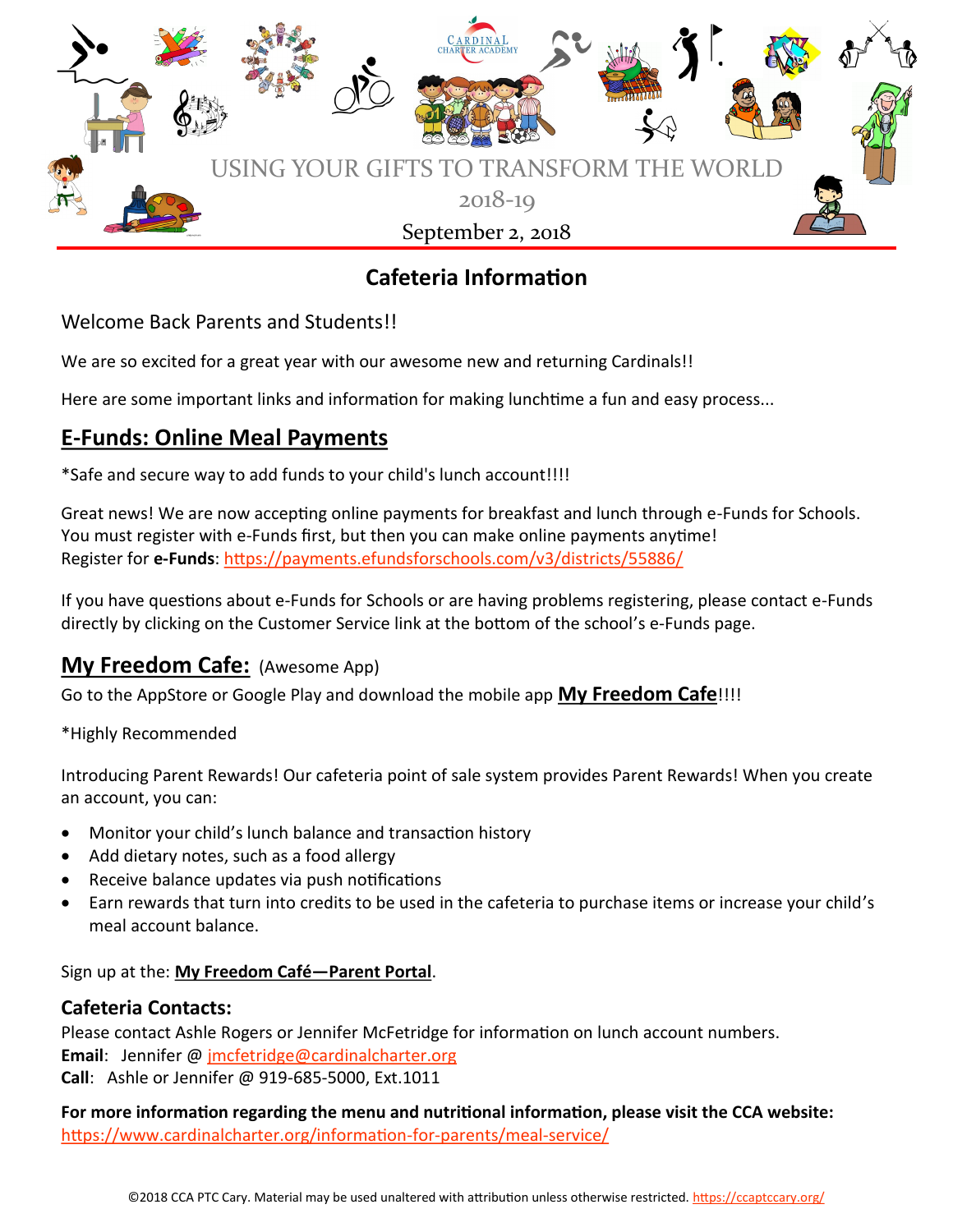

### **Volunteer Hours Buyout Option**

As part of your agreement to send your student(s) to Cardinal Charter Academy, you agree to fulfill a certain number of hours of volunteer time. The requirements are 20 hours for one student attending, or 30 hours if you have more than one student attending the school. Some parents have trouble fulfilling those volunteer hours at the school due to work schedules and at-home obligations.

This year, the school is offering a one-time "buy out" option for volunteer hours. The cost is \$500 for 20 hours (one student) or \$750 for 30 hours (multiple students). The money will be used for multiple PTCrelated events such as staff appreciation providing snacks for staff meetings, providing once-a-month lunches for staff, staff appreciation week in May, and other events that usually require a lot of donations from parents.

The donation is 100% tax deductible and only counts for volunteer hours. This is not a fundraiser and does not count toward Fun Run goals.

### **Deadline is September 30th!**

<https://give.classy.org/ccaptc2019volunteerBuyOut>

### **Aftercare Enrollment**

There are aftercare enrollment packets available at the front desk. If you need one, please go through morning carpool, park, then go in and ask for one. Brian Mitchell ([bmitchell1@cardinalcharter.org\)](mailto:bmitchell1@cardinalcharter.org) is in charge of aftercare. The PTC will work to get digital versions of the aftercare enrollment packet in order to make it available online for parents.



If you have not yet purchased this year's carpool tag, class shirt, and agenda, please do so through the following Cassy link. This is the school's online program for purchasing items. [https://](https://give.classy.org/2018-2019SchoolStartItems) give.classy.org/2018-[2019SchoolStartItems](https://give.classy.org/2018-2019SchoolStartItems)

You can pick up your carpool tag at the front office after showing your phone or printout of the Classy receipt. Class shirts will be delivered in a few weeks.

#### Principal—[Dr. Becky Draper](mailto:rdraper@cardinalcharter.org)

Assistant Principal[—Stephanie Klingler](mailto:sklingler@cardinalcharter.org) Dean—[Dr. Stacy Russell](mailto:srussell@cardinalcharter.org) Student Counselor-Sara Penna Student Services[—Kira Stockreef Prikazsky](mailto:kstockreef@cardinalcharter.org) Enrollment Manager[—Chantavia Knight](mailto:cknight@cardinalcharter.org) Cafeteria—[Jennifer McFetridge](mailto:jmcfetridge@cardinalcharter.org) Aftercare[—Brian Mitchell](mailto:bmitchell1@cardinalcharter.org)